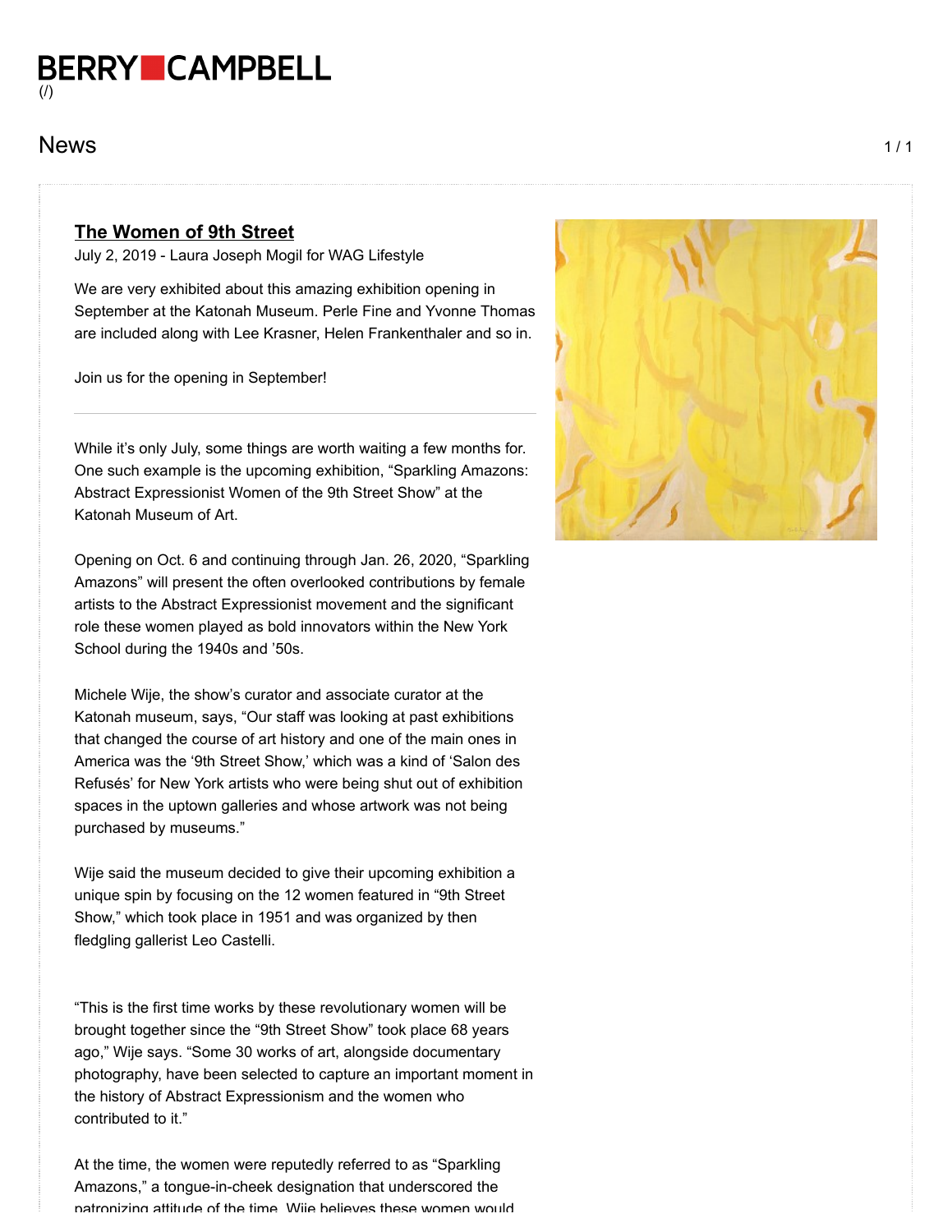patronizing attitude of the time. Wije believes these women would neither have viewed themselves as "amazons" nor as feminists. "They simply worked and lived as artists, pursuing their professions with the same dedication as their male counterparts even though the social stakes were much higher for them at the time," Wije says.

Among the most well-known artists in the museum exhibition is Helen Frankenthaler. "Frankenthaler was the youngest of the women artists in the '9th Street Show' and became most famous for the invention of stain painting, a technique of diluting her paint so that it saturates the raw canvas. She had seen the gestural paintings of Jackson Pollock and took it one step further," Wije says.

Among Frankenthaler's works in the show is "Mount Sinai" (1956), a piece on loan from the nearby Neuberger Museum of Art in Purchase. "This piece shows the transition Frankenthaler was making from a painted to a saturated canvas. If you look at it very carefully, you can see both of those elements at work," Wije says. Also included in the show is Frankenthaler's "Seascape with Dunes" (1962). Inspired by a trip to Cape Cod and awash in beige, red, blue and black, the artwork is a great example of stain painting.

Another highly recognized artist in the Katonah show is Elaine de Kooning, wife of the Abstract Expressionist Willem de Kooning. Wije says, "Elaine de Kooning worked on both the heroic scale that male artists were working at but also in this very intimate scale."

The show presents a very small, untitled work from 1949, which measures approximately 10 x 8 inches and is purely abstract alongside her huge mural titled "Bull Fight" (1959), which is the largest in a series of paintings and measures over 6 feet high by 10 feet wide.

"While it's an abstraction, it's almost a little figural because if you look very closely you can see the bull," Wije says. She adds that the choice of bright hues in "Bull Fight" can be attributed to the time de Kooning spent in New Mexico, where the light is completely different and the vivid nature of being out west informed de Kooning's color choices.

Many visitors will also recognize the work of Lee Krasner, who has three pieces in the exhibition. One of the works is 'The Seasons,' which is on loan from the Whitney Museum of American Art. "This painting is the culmination of a series of seven that Krasner did called 'The Earth Green' and was painted in 1957 after her husband Jackson Pollock's death," Wije says. "It's a really tremendous painting, both in terms of its scale (92 ¾" x 203 7/8") and it's subject matter. You can see that it's very lyrical, sexual and female in the way that evokes a confirmation of life coming out a very grief stricken period."

Also part of the "Sparkling Amazons" show is a work by the esteemed artist Joan Mitchell called "Slate" (1959). A native of Chicago, Mitchell came to New York and became very involved with